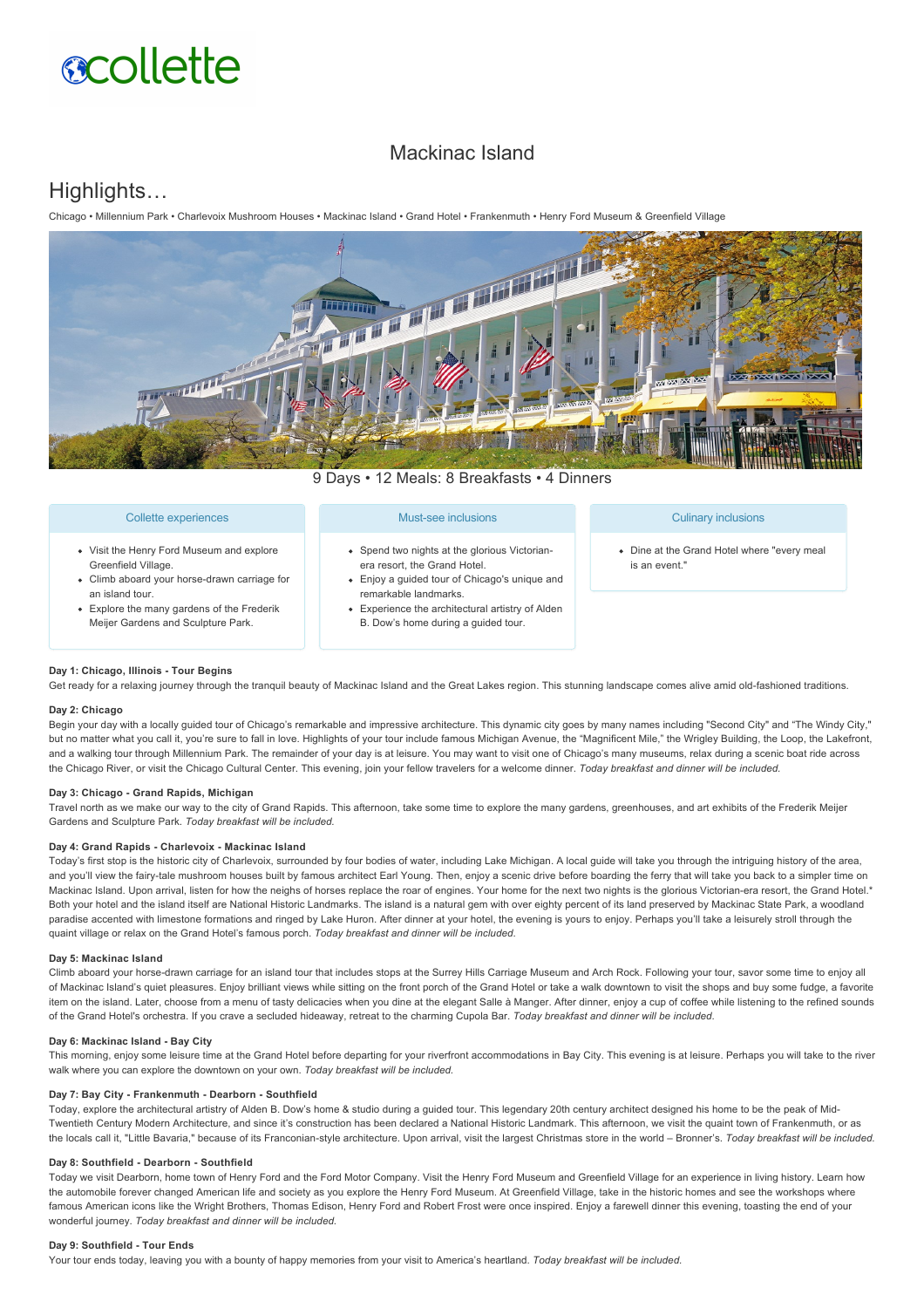#### Experience It! The Grand Hotel

Stay for two nights in one of North America's most impressive hotels — the legendary Grand Hotel on Mackinac Island. Built during America's Gilded Age, the Grand Hotel is an elegantly designed Victorian lodge made from Michigan white pine. The grand opening of the Grand Hotel took place on July 10, 1887 with room rates starting at \$3.00 a night. Guests arrive and depart the hotel by horsedrawn carriage — a romantic and whimsical nod to a simpler era. As you approach the majestic manor, the first thing you'll notice is the hotel's seemingly endless front porch. At 600 feet in length, it is the longest porch in the world. Five U.S. Presidents — Bill Clinton, George H. W. Bush, Gerald Ford, John Kennedy and Harry Truman — have all stayed at the Grand Hotel. The 1979 motion picture, *Somewhere in Time*, in which Christopher Reeve's and Jane Seymour's characters found love across time, was filmed here. Every October, fans of the film gather at the hotel for a weekend. Esther Williams' 1949 film, *This Time for Keeps*, was also shot at the hotel. The heated 220 foot, serpentine shaped, 500,000 gallon swimming pool is named in her honor. Your stay at this historic landmark is sure to be the highlight of your trip!

|           | Your itinerary at a glance                                                                                  |
|-----------|-------------------------------------------------------------------------------------------------------------|
| Days 1, 2 | Hyatt Regency, Chicago, IL                                                                                  |
| Day 3     | Canopy by Hilton Grand Rapids<br>Downtown, Grand Rapids, MI                                                 |
| Days 4, 5 | Grand Hotel, Mackinac Island, MI                                                                            |
| Day 6     | DoubleTree by Hilton Hotel Bay City -<br>Riverfront, Bay City, MI                                           |
| Days 7, 8 | Westin Hotel Southfield Detroit.<br>Southfield, MI or DoubleTree by Hilton<br>Detroit-Dearborn, Detroit, MI |
|           | On some dates alternate hotels may be used.                                                                 |

*Collette's Flagship:* Collette's tours open the door to a world of amazing destinations. Marvel at must-see sights, sample regional cuisine, stay in centrally located hotels and connect with new and captivating cultures. These itineraries offer an inspiring and easy way to experience the world, where an

Please Note:

Economy air rate and schedule are applicable for groups of 10 or more traveling on the same flights and dates.

\*The Grand Hotel experience includes dressing up for dinner. After 6:30 p.m., ladies should wear a dress, skirt and blouse, or pantsuit and gentlemen are required to wear a coat and necktie. Evening wear is required in all areas of the hotel except the Cupola Bar, where casual dress is acceptable at any time.

To complete your tour, we include roundtrip airport-to-hotel transfers when purchasing our airfare with your tour. If you have arranged for your own air, we are pleased to provide you the option of *purchasing* these transfers. Please note that all transfers will leave at pre-scheduled times.

Single accommodations are limited and are available on a first come, first served basis.

Please be advised many airlines do not provide advance seat assignments until check-in at the airport. Advance seating will be subject to the airline's terms and conditions.

#### **IDENTIFICATION**

## Travel within USA

For travel completed by May 2, 2023, all airlines will ask for identification when you check in. It is recommended that you carry a passport if you have one. A driver's license (with a photo I.D.) is also acceptable for domestic flights.

Effective for travel May 3, 2023 forward, the REAL ID Act standards for identification while travelling will be in effect. This means a standard issued driver's license used as a form of identification will no longer be accepted for domestic air travel within the United States. Instead, a Real ID compliant form of identification must be presented both at the time of booking air travel with Collette and upon checking in at the airport to board any flight. Any fees associated with changing a reservation resulting from a non-compliant identification will be the responsibility of the guest. For more information on Real ID, please visit the Department of Homeland Security

#### website: https://www.dhs.gov/real-id

expert guide takes care of all the details.

The overall activity level of this tour is a level 1. This means you're a leisurely traveler. You like to discover the energy of a new place, but typically take it easy. You can handle at least one flight of stairs, board a coach, and walk for 15-30 minutes at a time with little difficulty.

# Important reservation information:

## **IDENTIFICATION**

### Travel within USA

For travel completed by May 2, 2023, all airlines will ask for identification when you check in. It is recommended that you carry a passport if you have one. A driver's license (with a photo I.D.) is also acceptable for domestic flights.

Effective for travel May 3, 2023 forward, the REAL ID Act standards for identification while travelling will be in effect. This means a standard issued driver's license used as a form of identification will no longer be accepted for domestic air travel within the United States. Instead, a Real ID compliant form of identification must be presented both at the time of bookina air travel with Collette and upon checking in at the airport to board any flight. Any fees associated with changing a reservation resulting from a non-compliant identification will be the responsibility of the guest. For more information on Real ID, please visit the Department of Homeland Security website: https://www.dhs.gov/real-id

**\*Airfare:** For your convenience, we offer airfare for purchase with all vacation packages. If you purchase an air inclusive program, your airfare will be quoted inclusive of all fuel, taxes and fees. Your rates are subject to change until paid in full. Preassigned seats are limited and may not be available on every flight or departure date.

**Checked Baggage Charges:** Some airlines may impose additional charges if you choose to check any baggage. Please contact your airline or refer to its website for detailed information regarding your airline's checked baggage policies.

Cancellation Charges for this tour: After your seat reduction date has passed, a non-refundable deposit will be retained. For Cancellation between 60-16 days prior to departure: cancellation fee of 30% of total price. For cancellation between 15-1 days prior to departure: cancellation fee of 50% of total price. For cancellation on the day of departure and after: 100% of total price. For Ocean Cruises: For cancellation between 90-61 days prior to departure: cancellation fee of 35% of total price. For cancellation between 60-31 days prior to departure: 60% of total price. 30 or fewer days prior to departure: 100% of total price. For River Cruises: including Europe, Russia, Egypt and China, 90-61 days prior to departure: cancellation fee of 50% of total price. For cancellation between 6031 days prior to departure: cancellation fee of 85% of total price. For cancellation 30 or fewer days prior to departure: cancellation fee of 100% of total price. For Galapagos and Antarctica: A cancellation fee of 60% will apply for cancellation between 120-90 days prior to departure; A cancellation charge of 100% will apply for cancellation less than 90 days prior to departure. Cancellation protection is highly recommended and must be purchased at time of deposit. Air rates are subject to change until tour is paid in full. If Travel Protection Plan has not been purchased and a reservation is cancelled for any reason prior to departure - Air is 100% non-refundable once paid in full. Cancellation charges also apply to reservations made for "pre" and "post" night accommodations. Payment of a Per Person Trave Protection Plan Fee guarantees a full refund of all payments (including deposit), except the Travel Protection Plan Fee itself, made to Collette for travel arrangements in case of cancellation of your travel plans for any reason prior to the day of departure. The Travel Protection Plan Fee with Air only covers airline tickets you have purchased from Collette. Exception: If you originally purchased nonrefundable airline tickets, Part B of the Travel Protection Plan may provide a refund for the airline tickets, taxes, or fees in the event of a cancellation for a covered reason (see Part B for more details). The Travel Protection Plan Fee does not cover any single supplement charges which arise from an individual's traveling companion electing to cancel for any reason prior to departure. However, the Part B travel insurance includes a single supplement benefit of \$1,000 for certain covered reasons as detailed in Part B. In this case, the single supplement will be deducted from the refund of the person who cancels. Division of this charge between the two passengers involved is solely their responsibility. If insufficient funds are deducted from the canceling client, the traveling client will be charged the remaining portion of the single supplement. Cancellation waiver protects you from penalties in the event you have a need to cancel your entire inclusive tour package up to the day prior to departure. Cancellation waiver does not indemnify you from penalties if you chose to cancel partial tour components or air. If you chose to partially cancel your vacation, you will be responsible for a revision fee as well as any penalties that are incurred at the time of the cancellation. Upon cancellation of transportation or travel services where you, the customer, are not at fault and have not canceled in violation of the terms and conditions above, you will be refunded 100%. Please see your sales agent for more information, or review our brochure for details.

Responsibilities: Collette monitors security situations around the world as well as government travel advisories. Conditions may require Collette to change or even cancel trips. You accept the risks involved in travel, both foreign and domestic, and accept responsibility for your own travel decisions. Guests may be required to review and sign a participation